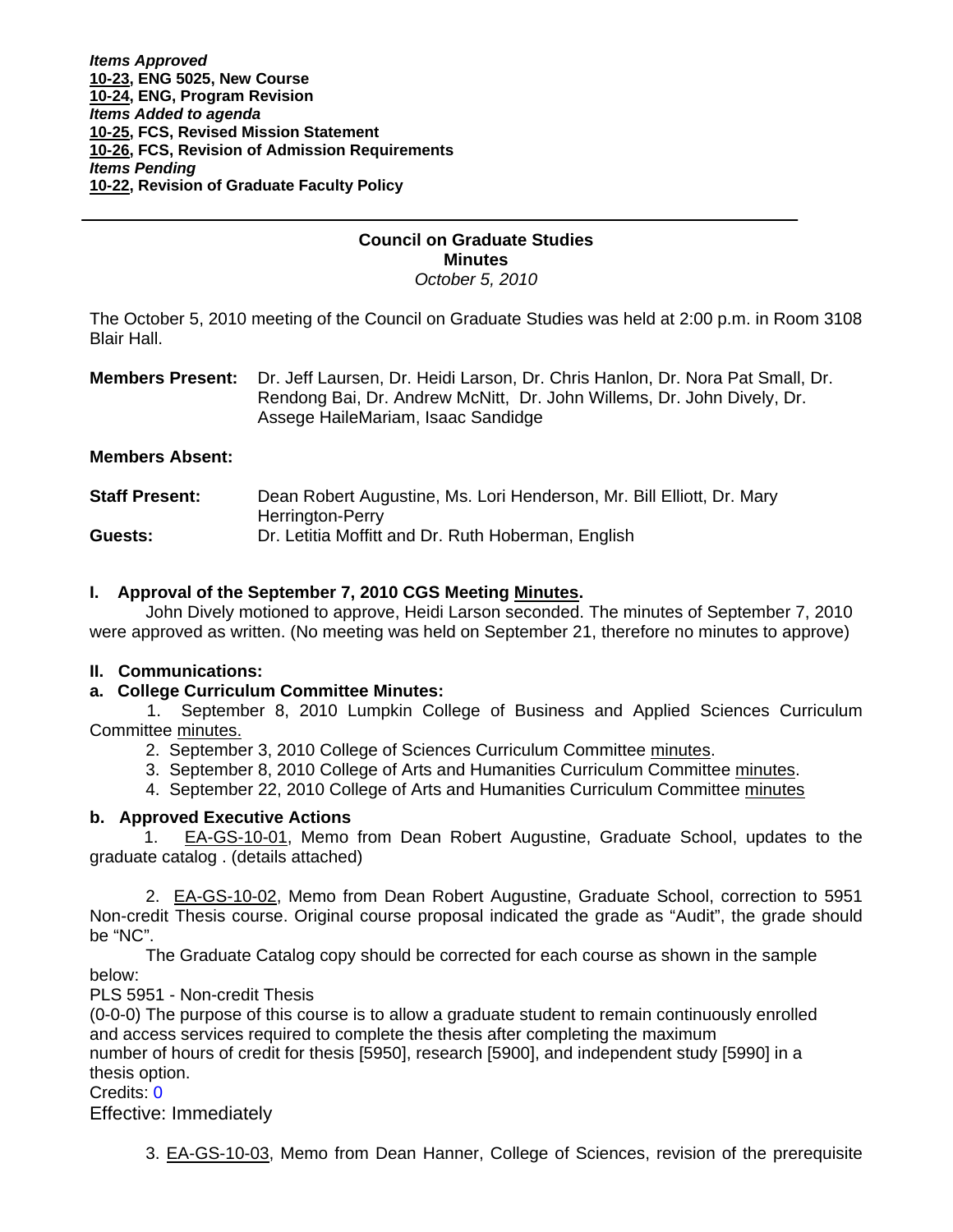2 language for SOC 4900, Current Issues in Sociology.

## **Revised Catalog Listing**

### **Prerequisites & Notes:**

SOC 3050, 3620, and 3630; sociology core GPA of 2.00; senior standing except with permission of the instructor.

## **III. Items Added to the Agenda:**

1. [10-25,](http://www.eiu.edu/~eiucgs/currentagendaitems/agenda10-25.pdf) Family and Consumer Sciences, Revised Graduate Program Mission Statement 2. [10-26,](http://www.eiu.edu/~eiucgs/currentagendaitems/agenda10-26.pdf) Revision to Admission Requirements for the graduate program in Family and Consumer Sciences

## **IV. Items Acted Upon**

1. [10-23,](http://www.eiu.edu/~eiucgs/currentagendaitems/agenda10-23.pdf) ENG 5025, Graduate Workshop: Creative Writing Professional Development, (New

Course) Letitia Moffitt presented, members voted unanimously to approve this item.

**ENG 5025. Creative Writing Professional Development (1-0-1)** A seminar for graduate students pursuing the MA in English Studies with Creative Writing Emphasis in which students will study and gain experience in the practice of performing and discussing written creative work for public venues. Prerequisites: Graduate students must have taken a 4000- or 5000 level creative writing course. Effective Spring 2011

2. [10-24, E](http://www.eiu.edu/~eiucgs/currentagendaitems/agenda10-24.pdf)nglish, Program Revision

 Letitia Moffitt presented, members voted unanimously to approve this item. Guests left the meeting after presenting.

Proposed curriculum is in the left column; current curriculum is in the right column.

|                                                                 | Literary Studies with CW Emphasis (30 Hour and Thesis Option) for Candidates Holding Assistants |
|-----------------------------------------------------------------|-------------------------------------------------------------------------------------------------|
| Total Hours with Thesis. Credits: 34 to 37                      | Total Hours with Thesis. Credits: 33 to 36                                                      |
| Literature Courses. Credits: 9                                  | Literature Courses, Credits: 9                                                                  |
| Electives. Credits: 5                                           | Electives. Credits: 5                                                                           |
| (See footnote *)                                                | (See footnote *)                                                                                |
| Thesis. Credits: 3 to 6                                         | Thesis. Credits: 3 to 6                                                                         |
| Advanced Creative Writing Courses. Credits: 6                   | Advanced Creative Writing Courses. Credits: 6                                                   |
| ENG 5000 – Introduction to Methods and Issues in English        | ٠                                                                                               |
| Studies, Credits: 3                                             | ENG 5000 - Introduction to Methods and Issues                                                   |
| <b>ENG 5007: Composition Pedagogies. Credits: 3</b>             | Credits: 3                                                                                      |
| <b>ENG 5500 - Practicum in Teaching Composition. Credits: 1</b> | <b>ENG 5007: Composition Pedagogies. Credits: 3</b>                                             |
| ENG 5502 - Mentored Composition Teaching. Credits: 3            | <b>ENG 5500 - Practicum in Teaching Composition</b>                                             |
| <b>ENG 5025 - Graduate Workshop, Creative Writing</b>           | $\bullet$                                                                                       |
| <b>Professional Development: 1</b>                              | ENG 5502 - Mentored Composition Teaching. O                                                     |

Effective Spring 2011

3. [10-22, R](http://www.eiu.edu/~eiucgs/currentagendaitems/agenda10-22.pdf)evision to Graduate Faculty Status Policy

Members voted to table this item until next week, it will move to the "items pending"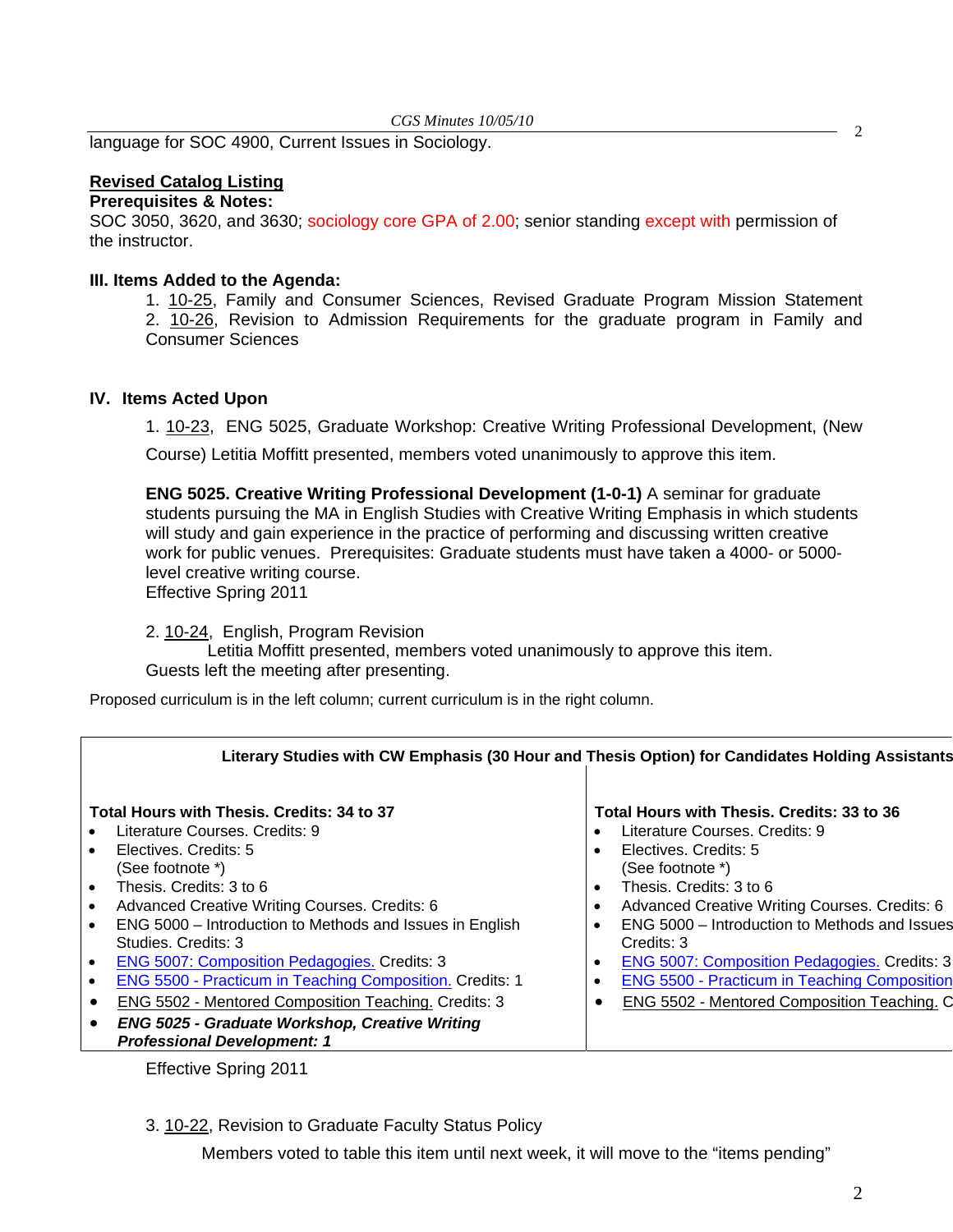category.

## **V. Committee Reports:**

Committee assignments were determined: Textbook Advisory- John Willems | Have not met yet Library Advisory- Chris Hanlon | Will meet tomorrow Academic Technology (ATAC)- Isaac Sandidge | Have met, covered many topics Enrollment Management- Bill Elliott | Dean Augustine will take over this committee assignment, current topic is the ability to offer in-state tuition to select populations in border states Honorary Degree- John Dively | John Willems attended, call is out for nominations TEAM Grants- Jeff Laursen | No meeting GSAC- Bill Elliott (Tina Veale will remain as faculty adviser) | Revision of constitution; new Facebook page Council on Assessment of Student Learning- Nora Pat Small | Working on executive summary of assessment reports, which will go out to various councils

Rendong Bai left the meeting at 3:00 p.m

## **VII. Dean's Report:**

.

Thanked all for their support in the College Summits.

The meeting adjourned at 3:15 p.m. *–Minutes prepared by Ms. Lori Henderson, Staff* 

The current agenda and all CGS minutes are available on the Web at http://www.eiu.edu/~eiucgs/index.php.

3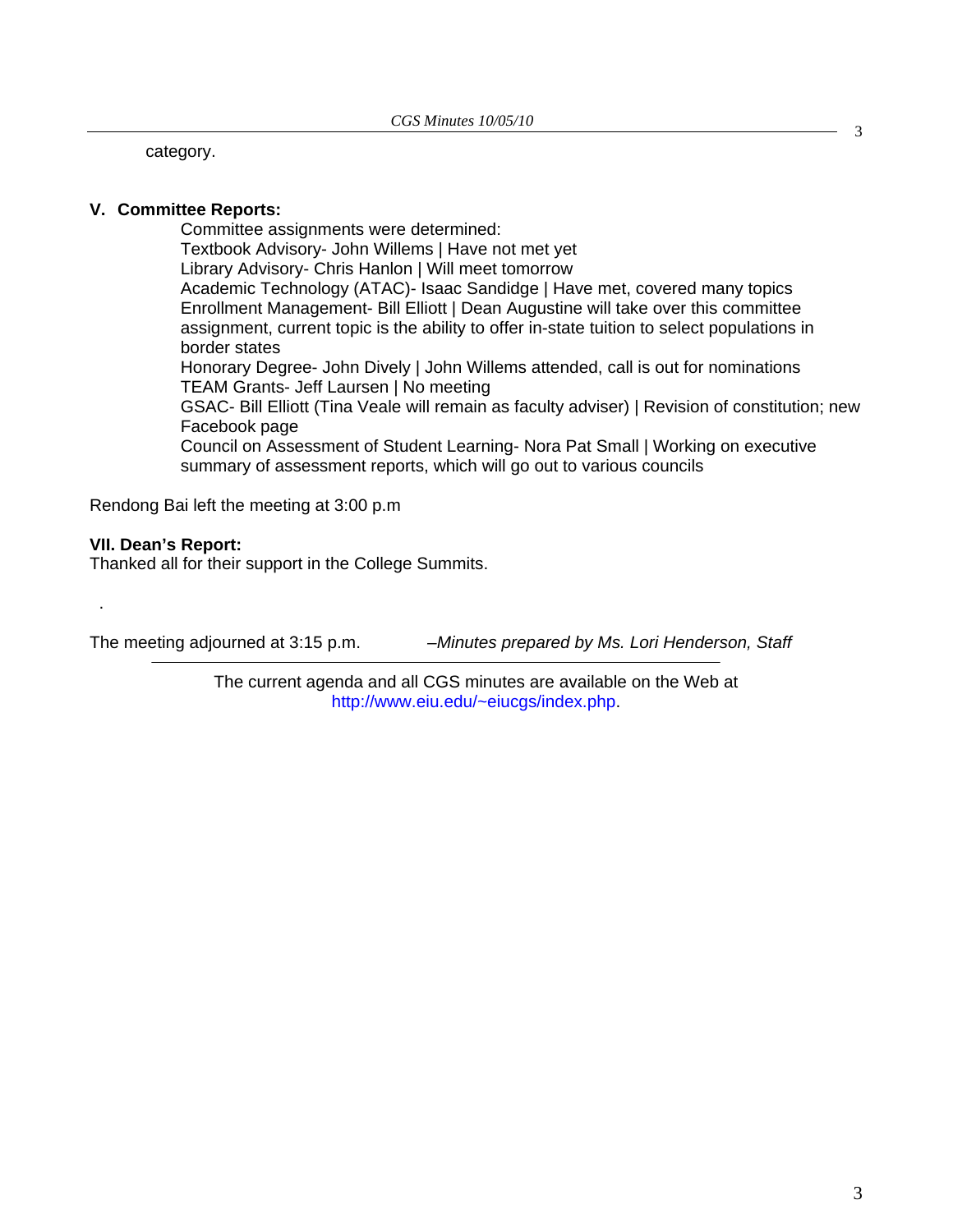Executive Action: EA-GS-10-01 Effective: ImmediatelyThe Graduate School EASTERN ILLINOIS UNIVERSITY

TO: Council on Graduate Studies FROM: Robert M. Augustine, Dean RE: Group 1 Catalog Revisions -- *Domestic Application and International Application Sections* Effective Fall 2010 DATE: August 10, 2010

Attached are the proposed changes to the Domestic Application and International Application sections of the Graduate Catalog. Many are changes required to update current practices. The rational for the changes are summarized below:

- Re-Entering After a Lapse of One or More Terms: The additional step of notifying the Records Office has been eliminated.
- TOEFL: The computer based TOEFL has been phased out and will be eliminated throughout the catalog copy, the IELTS, STEP Eiken, and MELAB were approved for use by CGS and have been added to the Catalog.
- Application Access: The web address was updated.
- Conditional Admission for International Applicants: International Students and Scholars replaces International Programs throughout the Catalog, TOEFL requirements have been updated.
- Timelines for International Applicants: This section was updated to reflect current practices.
- Admission Offer Limitation Exemption for Military Deployment: The State of Illinois has proposed a bill that provides preferential treatment to veterans who return to school following deployment. The proposed language insures that students who are deployed after admission are except from the one-year time limitation for admission so that they can immediately return to study following deployment.
- Off Campus Students Not Admitted to the Graduate School: This category of admission has been eliminated.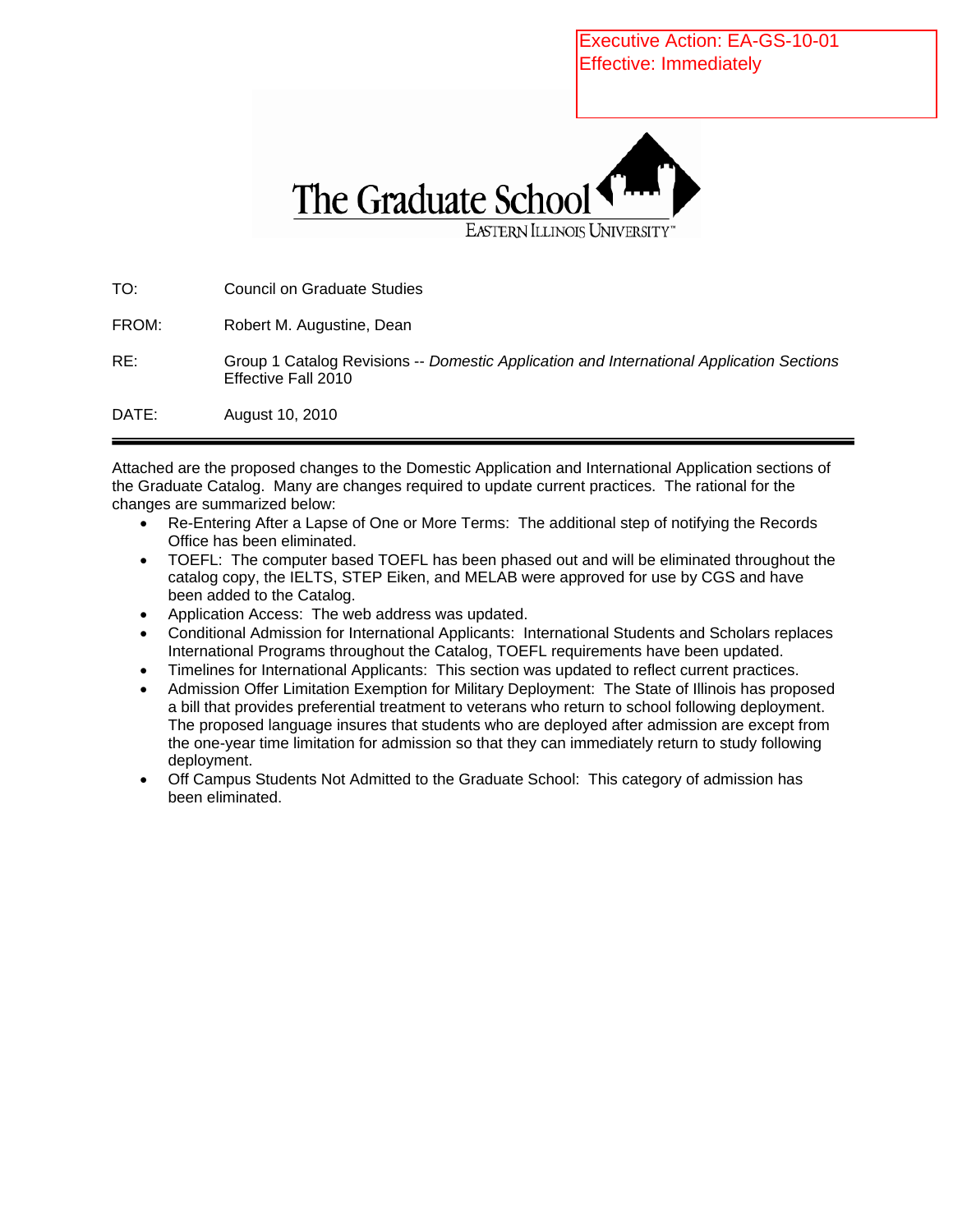## **Graduate Study Options** ^ TOP

**Degree and Certificate Programs:** Admission to the Graduate School is the first stage of admission required for all of the following degree and certificate programs:

- Master's and specialist's degree programs
- Graduate certificate programs
- Second bachelor's degree programs

**Non-degree Study:** Admission to the Graduate School is required for the following non-degree study options:

- Post-baccalaureate teacher certification
- Alternative teacher certification
- Courses for licensure, professional development, or personal goals

#### **Domestic Application Procedures** ^ TOP

#### **Application Access:**

- http://www.applyweb.com/apply/eiu/menu.html: This web site provides a web application with fee payment via credit card.
- http://www.eiu.edu/~graduate/forms/admissionform.pdf : This web site provides a printable application with fee payment via check.

**Materials:** An application, fee, and transcripts are required to complete admission to the Graduate School. Test scores may be required of some programs. The categories below will guide applicants regarding the specific application requirements.

**Applicants New to EIU:** Applicants who have never attended EIU must submit an application, fee, and official transcripts verifying that they have obtained a baccalaureate degree from an accredited institution approved by Eastern Illinois University.

**EIU Applicants:** Applicants who are completing or who hold a baccalaureate degree from EIU and who are seeking continued enrollment as graduate candidates are required to submit an application and fee.

- **2.75 GPA:** EIU applicants who have earned a cumulative undergraduate GPA of 2.75 or higher and who have department/school approval may be authorized to register for graduate courses.
- **Re-Entering After a Lapse of One or More Terms:** www.eiu.edu/~records/readframe.htm#gradread\_htm: This web site provides a printable readmission form. EIU applicants who wish to re-enter as graduate candidates after a lapse of one or more semesters (excluding the summer term) following completion of the undergraduate degree follow a two-stage admission process. Applicants must submit an application and fee to the Graduate School. and also submit an application of readmission to the Records Office at least ten calendar days prior to the official registration day of the term in which the applicant intends to enroll.
- **Less Than 2.75 GPA:** All applicants who are completing a baccalaureate degree, but who have earned less than a 2.75 undergraduate cumulative GPA at the time of application do not meet degree candidacy or provisional candidacy requirements for admission. Such applicants may seek authorization to register for graduate classes through the Graduate School Waiver and Appeals Process provisional admission. If approved for provisional admission by the degree program, the applicant may register for graduate courses. If the applicant fails to complete the baccalaureate degree during the current term and has less than a 2.75 undergraduate GPA, the applicant will be dropped from all graduate courses by the 10th day of the following term.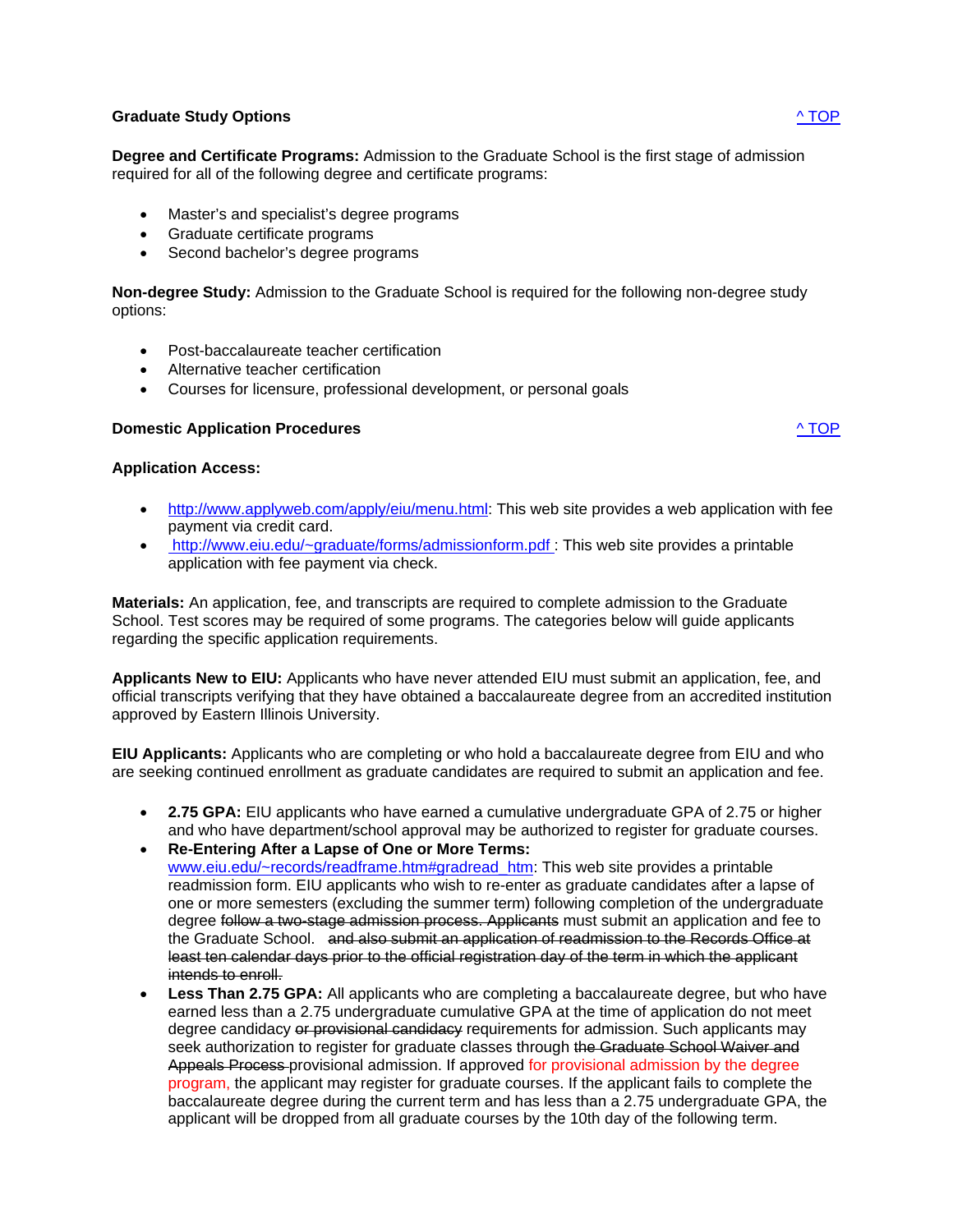Undergraduates who fail to complete their baccalaureate degrees as scheduled and who have less than a 2.75 undergraduate cumulative GPA are not eligible for any graduate study options.

### **EIU Employees**

• **Faculty or Administrative Applicants:** 

http://www.eiu.edu/~humanres/forms/Grad\_waiver.pdf: Applicants who hold faculty or administrative appointments at EIU and who wish to enroll for non-degree graduate study are required to submit an application. Transcripts are required only if not on file with the University. Application fees are waived if applicants complete the faculty and administration application fee waiver form available in the Benefits Office or at the web site listed previously. A copy of the application fee waiver form must be attached to the application.

• **Civil Service Applicants:**  http://www.eiu.edu/~humanres/forms/Grad\_waiver.pdf: Applicants who hold civil service appointments at EIU and who wish to enroll for non-degree graduate study are required to submit an application and transcripts. Application fees are waived if applicants complete the civil service application fee waiver form available in the Benefits Office or at the web site listed above. A copy of the application fee waiver form must be attached to the application.

**McNair Scholars:** McNair Scholars are strongly encouraged to apply for graduate study at Eastern Illinois University. Application fees are waived for McNair Scholars. McNair Scholars are required to submit an application and transcripts. McNair applicants should check the section of the application that verifies their enrollment as McNair Scholars and must include a copy of their certificate of candidacy in the McNair Scholars program.

**Domestic Applicants with Degrees from Non-English Speaking Institutions:** Domestic applicants or permanent resident aliens who hold baccalaureate degrees from a non-English speaking institution must apply for graduate admission as do other domestic applicants and also must submit copies of their green card in order for their application to be processed. All applicants who hold baccalaureate degrees from non-English speaking institutions are required to provide documentation of English language mastery. English language mastery may be documented in one of the ways listed below:

- **TOEFL:** Submission of a score of 550 or higher on the paper-based Test of English as a Foreign Language (TOEFL), or a score of 79 or higher on the internet-based TOEFL.
	- o **Hours:** Submission of successful completion of 24 semester hours of college credit at an accredited college or university in the United States
	- o **Certificate:** Submission of a Level 112 Certificate of Proficiency from an ELS Center in the United States.
	- o **IELTS:** Submission of an overall band score of 6.5 or higher on the Academic Module
	- o **STEP EIKEN:** Submission of completion of Grade 1.
	- o **MELAB (Michigan English Language Assessment Battery):** Submission of a score of 77 or higher.

**Timelines for Domestic Applicants:** The completed graduate application packet should be received no later than August 1, for the fall semester, December 1, for the spring semester, and May 1 for the summer term. Graduate School deadlines insure processing time prior to the beginning of an academic term. Degree and certificate programs often establish firm deadlines that are earlier than those established by the Graduate School. Applicants should contact the degree or certificate program of interest for specific deadlines.

#### **International Application Procedures** ^ TOP

Application Access: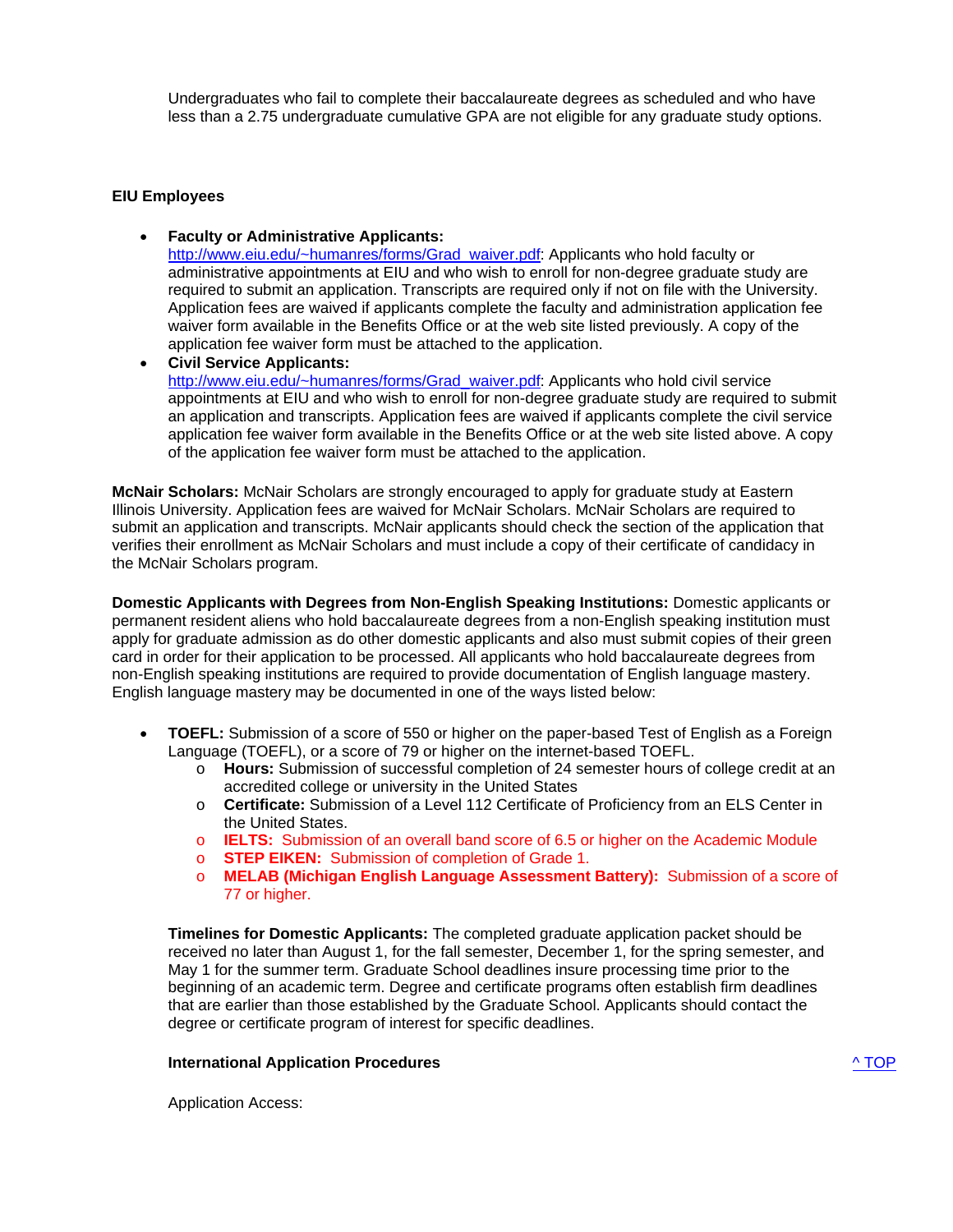- o http://www.applyweb.com/apply/eiu/menu.html: This web site provides a web application with fee payment via credit card.
- o http://www.eiu.edu/~interntl/docs/AdmissionApplication.pdf: This web site provides a printable application with fee payment via check.
- o Paper application materials are available on request by contacting The Office of International Students and Scholars, Eastern Illinois University, Charleston, IL, 61920, 217/581-2321.

**BCIS Regulations:** All international applicants are subject to the regulations established by the Bureau of Citizenship and Immigration Services of the United States Department of Justice. International applicants may seek admission only as degree candidates.

**Materials:** A complete application packet includes an international application, an application fee, an approved financial affidavit form, an official raised seal transcript, any required admission test scores, and documentation of English mastery. The approved financial affidavit form must verify the applicant's financial status for study. The raised seal transcript must be from an internationally accredited university and must document completion of a four-year baccalaureate degree, or its equivalent, comparable to that awarded by an accredited institution in the United States. The transcript must also verify that the applicant earned a minimum GPA of 2.75 on a 4.0 scale.

**English Requirements:** English language mastery may be documented in one of the ways outlined below.

- o **TOEFL:** Submission of a score of 550 or higher on the paper-based Test of English as a Foreign Language (TOEFL) or a score of 79 or higher on the internet-based TOEFL. Applicants from English speaking provinces of Canada, United Kingdom, Australia, or New Zealand are exempt from the TOEFL requirement.
- o **Hours:** Submission of successful completion of 24 semester hours of college credit at an accredited college or university in the United States; or
- o **Certificate:** Submission of a Level 112 Certificate of Proficiency from an ELS Language Center in the United States
- o **IELTS:** Submission of an overall band score of 6.5 or higher on the Academic Module.
- o **STEP EIKEN :** Submission of completion of Grade1.
- o **MELAB (Michigan English Language Assessment Battery):** Submission of a score of 77 or higher.
- o English Proficiency Requirements can be waived under the following circumstances:
	- 1. You have successfully completed 24 semester hours of academic credit from a U.S. college or university, or
	- 2. You have completed Level 112 courses with a Certificate of Proficiency from an ELS Language Center in the U.S., or
	- 3. You have successfully completed two consecutive years of courses in a country where English is the primary language and medium of instruction.

**Conditional Admission for International Applicants:** Applicants who meet all of the requirements for admission, but do not meet the criteria for English mastery, may be offered conditional admission while they seek to fulfill the requirements for English language mastery. Conditional admission for international applicants is granted only by the Graduate School through a recommendation of the Office of International Students and Scholars. Students offered conditional admission must provide evidence of meeting English language mastery to the Office of International Students and Scholars in one of two ways. Students must earn a 550 or higher on the paper-based TOEFL or a score of 79 or higher on the internet-based TOEFL taken in their home country. International students offered conditional admission are admitted to the Graduate School and to degree candidacy only after providing evidence of English mastery and acceptance by the academic department.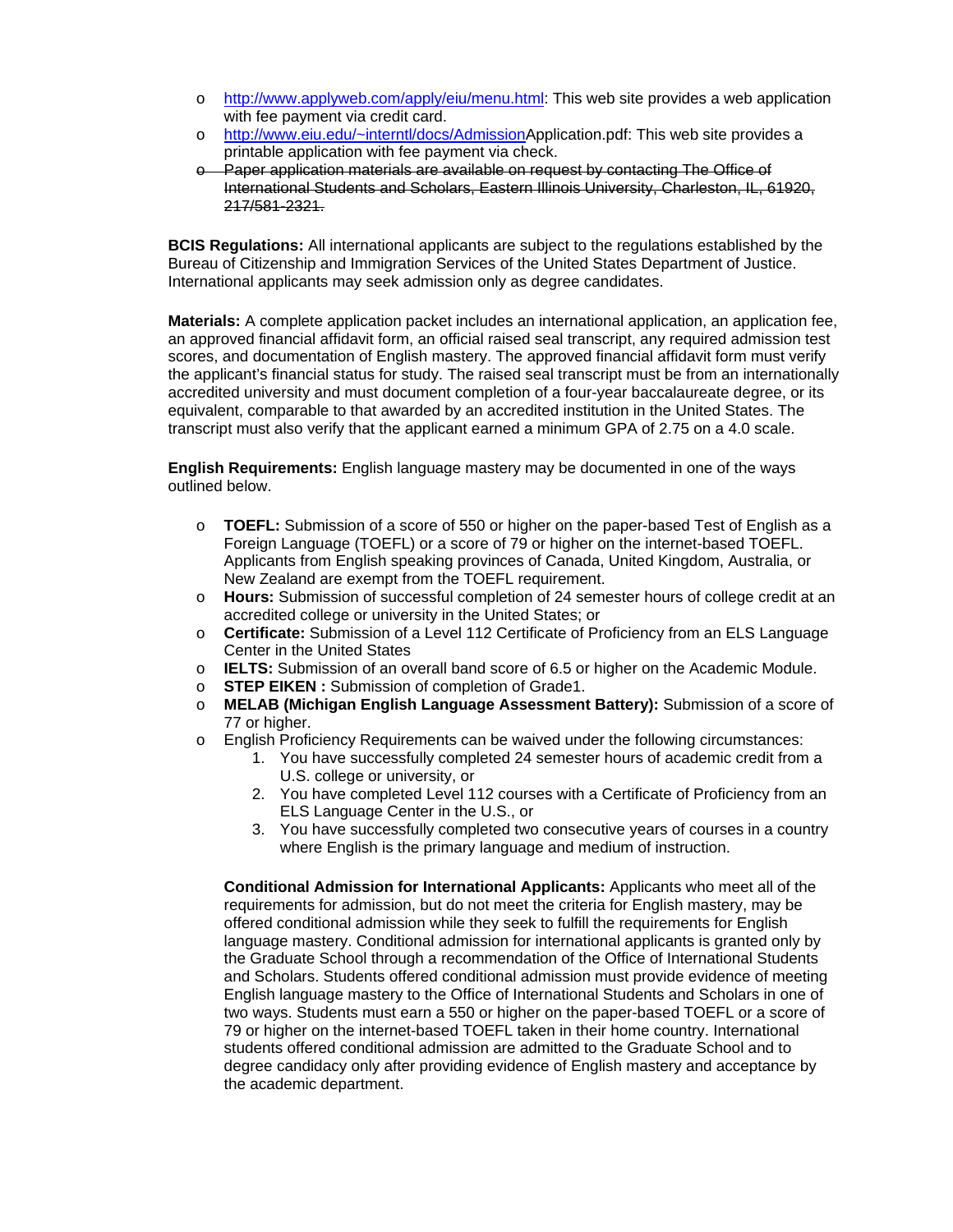**Candidacy Requirements for International Applicants:** International applicants must be eligible for degree candidacy at the time of admission to the Graduate School. To achieve candidacy, applicants must meet any additional requirements established by academic programs. Additional requirements may include, but are not limited to, a higher cumulative GPA, a GPA for courses in the undergraduate major, or valid standardized test scores for the Graduate Record Examination, Miller's Analogies Test, or Graduate Management Admission Test. Program requirements for candidacy are outlined in the "Academic Program Requirements" section of this catalog. Applicants must review this section of the catalog for the program in which they seek candidacy to insure that all of the requirements are met at the time of application. Completed files are copied to the Graduate School and to the program in which degree candidacy is requested.

**Timelines for International Applicants:** International applicants normally apply for a student visa (F-1) at the nearest United States Consulate. Applicants must be admitted and approved for issuance of appropriate documents by the deadlines outlined below. Late applications will be processed on a case-by-case basis. Upon request, files may be updated for admission the following semester or term.

- Fall Semester: May 15 to apply for admission, May 30 to complete the application file
- Spring Semester: October 15 to apply for admission, October 30 to complete the application file
- Students currently attending another U. S. institution may apply after deadlines by submitting the printable application form. Application files should be completed ten days before the beginning of the semester.

Admission to Graduate Degree and Certificate Programs ^ TOP

#### **Admission Offer Limitation**

An offer of degree or certificate candidacy is limited to the term in which it is offered or the two subsequent terms. Candidates seeking to initiate study in one of the subsequent terms must provide a written request to the Graduate School to update the admission file to the desired subsequent term of study. Applicants are advised that programs may establish restrictions on initiating study in terms other than the one originally offered and may delay or deny subsequent term admission. Applicants who do not enroll within one calendar year must seek candidacy through a formal readmission process. Readmission requires resubmission of the application, fee, and official transcripts for candidates with undergraduate degrees from institutions other than EIU. Candidacy through readmission is not automatic. Applicants must meet any new admission requirements for the new term of candidacy. Programs may establish other restrictions on the limit of a candidacy offer.

#### **Admission Offer Limitation Exemption for Military Deployment**

Students who are offered degree candidacy but are subsequently required to delay enrollment due to military deployment are exempt from the Admission Offer Limitation. Students in deployed status retain their degree candidacy during their deployment. Candidates must alert the Graduate School via electronic communication of their deployed status and anticipated re-enrollment. Candidates in military deployment are eligible for immediate re-enrollment at the conclusion of military service. Upon return to the University, candidates contact the Graduate School to request an update to their term of enrollment. There are no fees or applications required.

#### **Change of Status**

 http://www.eiu.edu/~graduate/forms/admissions\_statuschange.html This web site provides a printable change of status form. A student who wishes to change from candidacy in one degree program to another or a student with a post-baccalaureate nondegree classification must complete a change of status form in the Graduate School to be eligible for candidacy in the new program. The Graduate School will request a decision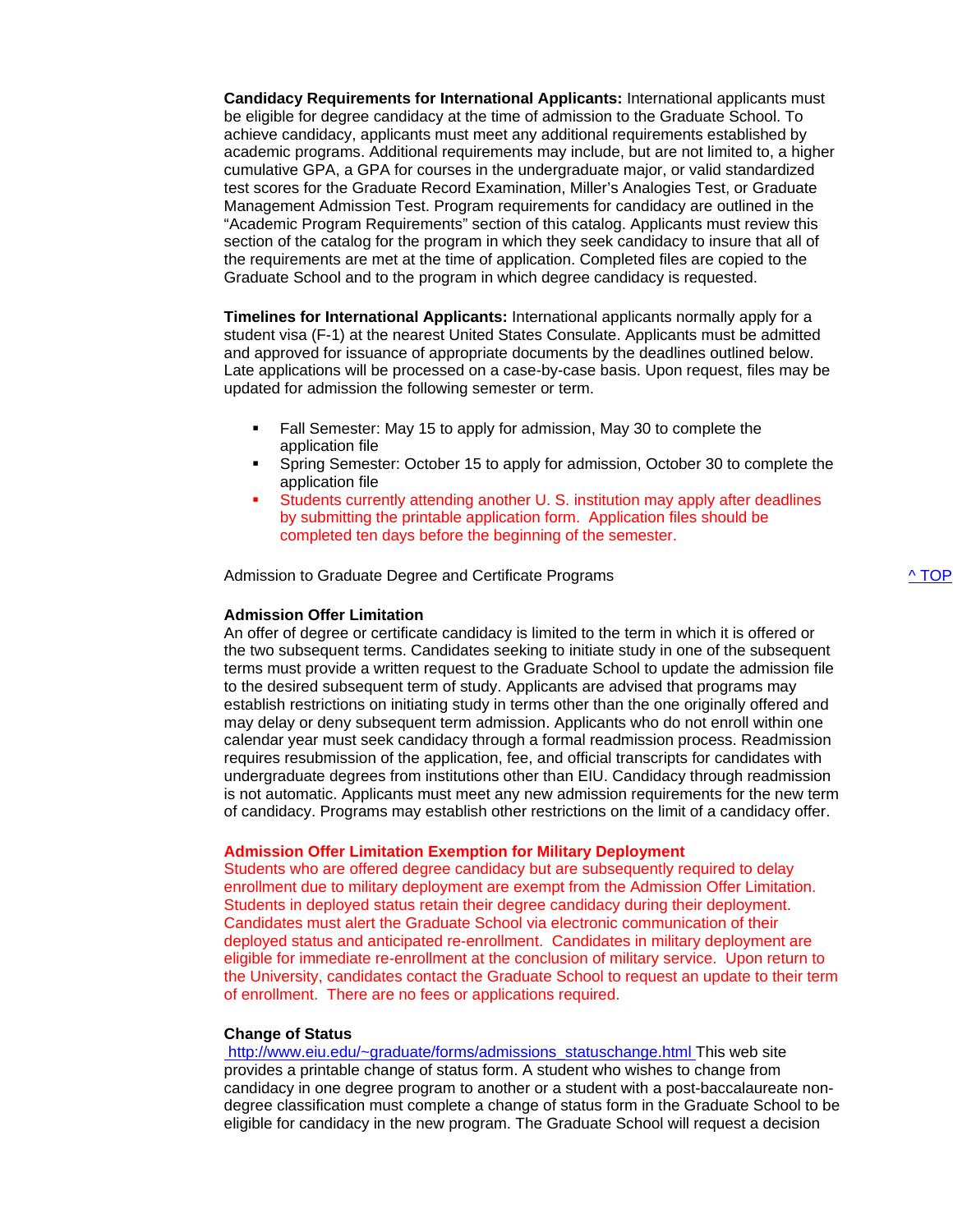from the new program when status changes require a degree or certificate candidacy decision. If degree or certificate candidacy is approved by the new program, the student will be notified of the change. Students are required to meet all of the degree or certificate candidacy requirements of the new program in order to be eligible for candidacy.

#### **Off-Campus Students Not Admitted to the Graduate School**

The University offers graduate courses at off-campus locations to support professional development. A professional who holds a baccalaureate degree but does not seek admission to a graduate program may enroll for a one-to-three semester hour off-campus course for professional development as a professional off-campus (non-degree-seeking) student. To initially qualify for enrollment, students must complete a professional offcampus (non-degree-seeking) application, provide an official transcript verifying completion of a baccalaureate degree from an accredited college or university approved by Eastern Illinois University, provide evidence of a minimum GPA of 2.75 on a 4.0 scale for the degree, and submit payment of the Graduate School service fee each time they register as a professional off-campus (non-degree-seeking) student. Future enrollment in courses for professional development will require only the completion of the application and fee as long as the student registers again within a six year period. Students enrolled as professional off-campus (non-degree-seeking) students are not admitted to the Graduate School and, therefore, are not eligible to take courses on-campus or in degree programs established at off-campus sites. The credit earned as a professional offcampus student will not apply to a graduate degree at Eastern Illinois University.

#### Admission to Non-Degree Study and the study of the study of the study of the study of the study of the study of the study of the study of the study of the study of the study of the study of the study of the study of the st

Post baccalaureate students may pursue graduate study as non-degree students. To be eligible for admission to the Graduate School for non-degree options, applicants must have obtained a baccalaureate degree from an accredited institution approved by Eastern Illinois University. Non-degree areas of study typically have specific admission criteria. Applicants should consult the sections that outline the admission requirements for non-degree study options.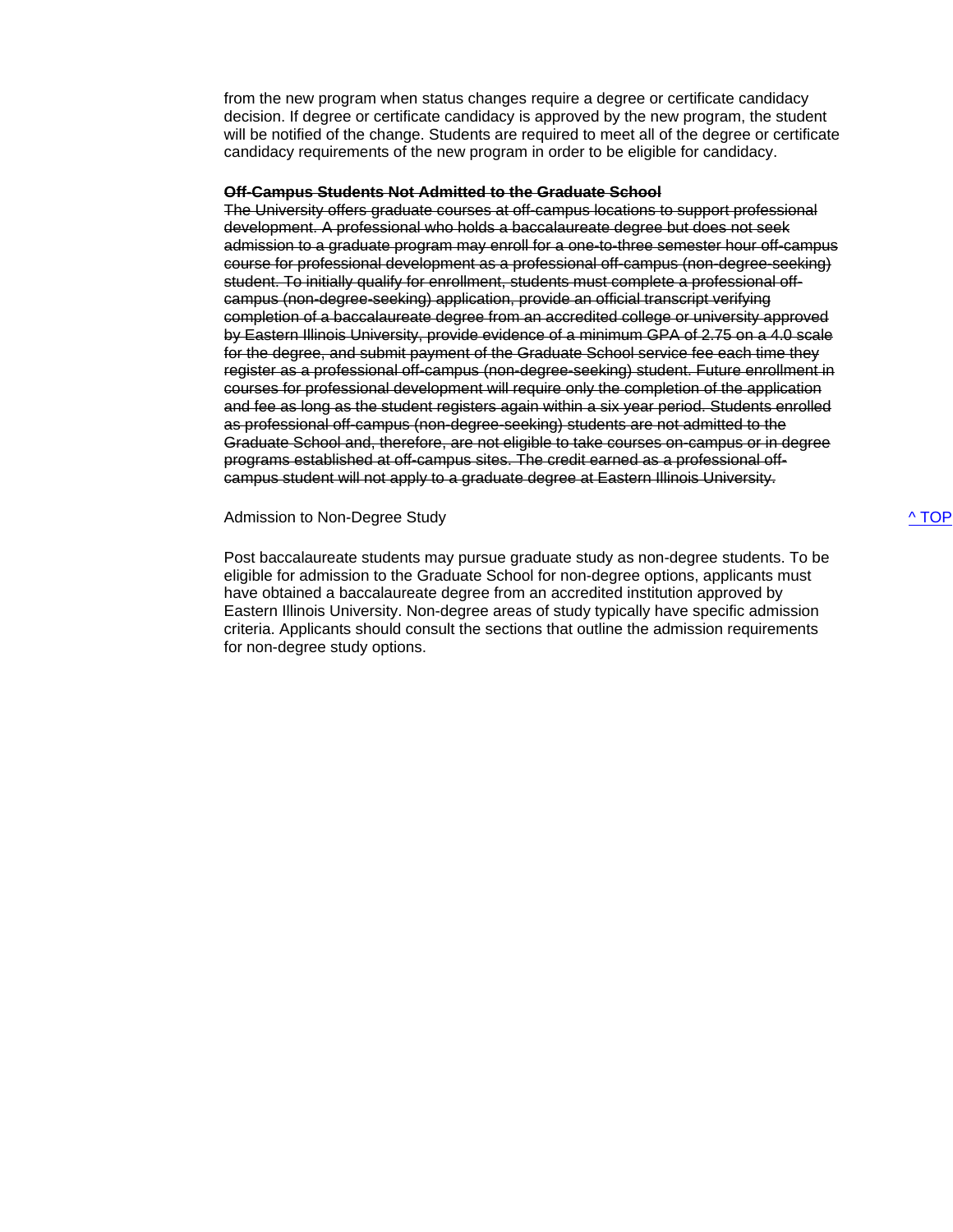

| DATE: | August 10, 2010                                                                      |
|-------|--------------------------------------------------------------------------------------|
| RE:   | Group 2 Catalog Revisions -- Previously Earned Credit Section<br>Effective Fall 2010 |
| FROM: | Robert M. Augustine, Dean                                                            |
| TO:   | Council on Graduate Studies                                                          |

Transfer credit at EIU requires that the transfer courses meet certain criteria. If the courses were already completed, students submit transcripts to verify that the courses are acceptable for credit. Prior approval is recommended. The policy was re-organized in order to provide clarity.

## **Previously Earned Credit**

## **Transfer Credit**

Transfer Criteria Policy: To be acceptable for transfer to Eastern Illinois University as graduate credit applicable to a degree program, transfer courses must meet the following criteria:

- The courses must be earned from an accredited institution approved by Eastern Illinois University.
- A copy of the "Transcript Guide" provided on the back of official transcripts, or an equivalent document, must be on file with the Graduate School to document that the course number is equivalent to graded graduate credit applicable to a degree program at the transfer institution
- The course must be offered for graded credit equivalent to an "A" or "B" and not "CR" or "Credit", "Pass" or any other form of non-graded credit.
- The course must be approved by the program as acceptable for transfer to a degree program. Some EIU graduate programs publish lists of courses that are acceptable for transfer credit and restrict acceptance to specific institutions and courses.
- The course must be approved by the certification officer in the Graduate School as acceptable for transfer to a degree program.

Transfer Credit Restrictions: Courses that may not be used for transfer to Eastern Illinois University as graduate credit include the following:

- Courses taken prior to the receipt of a baccalaureate degree at another institution may not be counted toward a graduate degree program at EIU.
- Courses taken to meet the requirements of a master's degree at a transfer institution or at EIU may not be counted toward another master's degree program at EIU. Candidates should review the section of the catalog titled "Requirements for the Specialist's Degree" and "Requirements for Graduate Certificate Programs" for information on previous graduate credit that may be applied to a specialist's degree or graduate certificate program.
- Correspondence courses may not be used for graduate credit in a degree program at EIU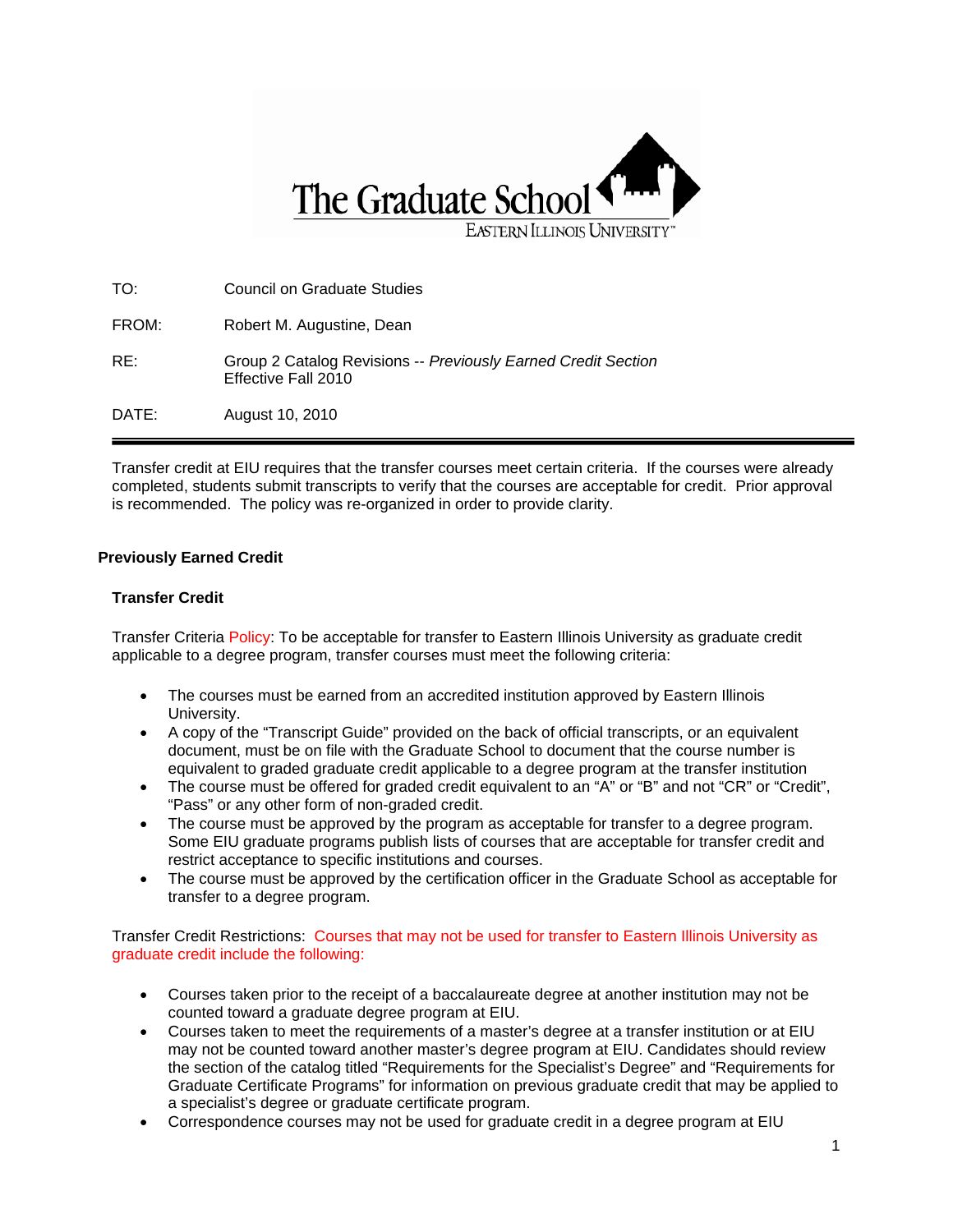- Continuing professional development units (CPDUs) that are offered to meet continuing education requirements and that are not applicable to degree programs at the transfer institution may not be used for graduate credit in a degree program at EIU
- Transfer credit is subject to the six-year time limit on master's and specialist's degrees established by the Graduate School
- The student must earn a grade of "B" or better to be accepted for credit.
- A maximum of 11 semester hours of graduate course work may be considered for transfer to a degree program

Courses Completed without Prior Approval: Candidates may request that graduate courses completed at another institution be considered for transfer to a graduate degree program at Eastern Illinois University by submitting official transcripts to the Graduate Coordinator. The Graduate Coordinator determines if the courses are acceptable for meeting content requirements in the degree program. The transcripts are then reviewed by the certification officer in the Graduate School to determine if the courses meet the Transfer Criteria Policy. All courses accepted for transfer credit must meet the criteria outlined previously. If prior approval was not obtained, there is no guarantee that the transfer work will be accepted for application to a degree or certificate program.

Prior Approval Process: http://www.eiu.edu/~graduate/forms/transfercredit.pdf Approval for transfer credit by Eastern Illinois University prior to completion of the courses in order to verify that the courses will meet the transfer criteria is recommended but not required. Approval for transfer credit is the responsibility of the graduate candidate and is a four step process guided by the Graduate Transfer Credit Approval Form accessible at the web site listed above.

- Candidates obtain written documentation from the Graduate School at the transfer institution that the course meets the Transfer Criteria Policy.
- The documentation is reviewed and approved as acceptable for meeting content requirements in the degree program by the appropriate EIU coordinator of graduate study or program chair.
- The documentation is reviewed and approved as meeting the Transfer Criteria Policy by the certification officer in the Graduate School. Non-authorized verbal or written agreements of priorapproval between candidates and coordinators of graduate study, program chairs or program advisors are not recognized by the Graduate School.
- Credit for the course is documented upon completion of the course by providing official transcripts to the Graduate School by the Last Class Day published in the Class Schedule.

#### **Undergraduate Deficiencies**

When undergraduate preparation is inadequate in the major field of study or when deficiencies in an area of concentration are identified by the program, students will be required to take additional undergraduate course work to achieve the required level of competence. Undergraduate deficiencies must be made up without credit toward the graduate degree or certificate program.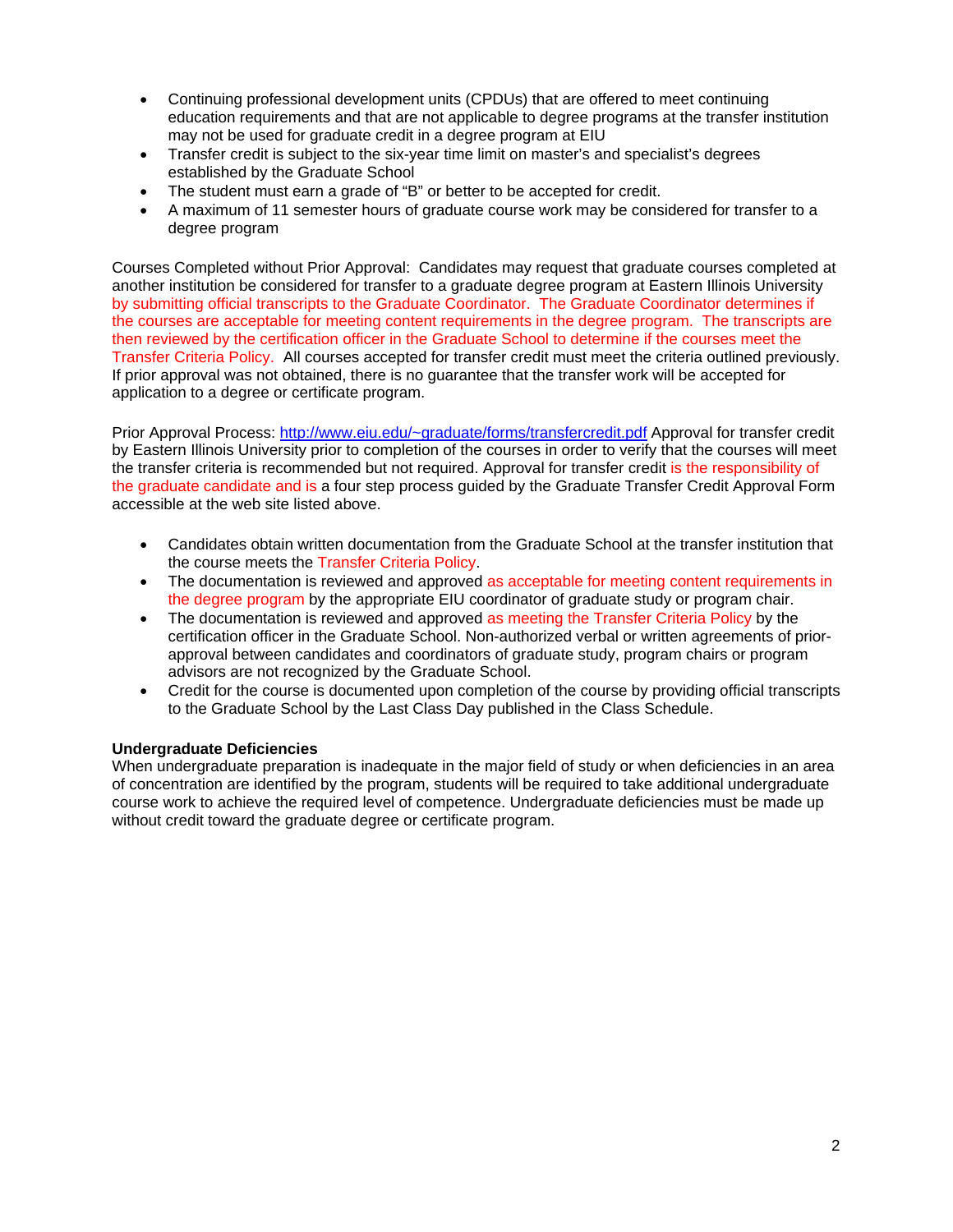

TO: FROM: RE: DATE: Council on Graduate Studies Robert M. Augustine, Dean Group 3 Catalog Revisions -- *Requirements for All Degree and Certificate Candidates* and Requirements for the Master's Degree Effecti ve Spring 20 11 August 10, 2010

The following changes are proposed for the *Requirements for All Degree and Certificate Candidates* section of the Graduate Catalog. If approved, these changes would be implemented immediately.

- Change 1: Adoption of the Degree Audit Report System (DARS) has changed the process for creating the graduate curriculum, previously called the Study Plan, and for auditing the curriculum at the conclusion of study. The new language reflects the new procedures that will be used. If these are approved, we will systematically remove the "Study Plan" language throughout the Catalog and replace it with "EIU Degree Audit."
- Change 2: The State of Illinois has proposed a bill that provides preferential treatment to veterans who return to school following deployment. The proposed language insures that these are approved, we will systematically remove the "Study Plan" language throughout the<br>Catalog and replace it with "EIU Degree Audit."<br>Change 2: The State of Illinois has proposed a bill that provides preferential trea ye ears of deploy yment.

The following changes are proposed for the Requirements for the Master's Degree.

• Change 1: Add information on restrictions for the use of provisional hours with the restrictions on the use of hours earned while in non-degree status.

New and replacement sections appear in red.

## **Requirements for All Degree and Certificate Candidates**

Regardless of the type of graduate degree or academic program, all graduate degree and certificate candidates must meet the following requirements. Candidates hold final responsibility for knowing and completing these requirements.

- GPA: All candidates earning degrees or completing certificate programs must achieve and maintain a graduate cumulative 3.00 GPA (4.00 scale) for all courses numbered 4750 or higher taken for graduate credit at Eastern Illinois University and for all courses listed on the EIU Degree Audit. This requirement may not be waived or appealed.
- Study Plan: All candidates must have a Graduate Study Plan submitted from the academic program to the certification officer in the Graduate School for each degree or certificate program the candidate seeks to complete. The Graduate Study Plan and the Certificate Study Plan are an the fo approved list of all courses and their recommended sequence that will fulfill requirements for approved list of all courses and their recommended sequence that will fulfill requirements for<br>degrees or certificates as specified in the regulations for degrees and certificates required by the Graduate School and the academic program. Upon achieving degree candidacy or certificate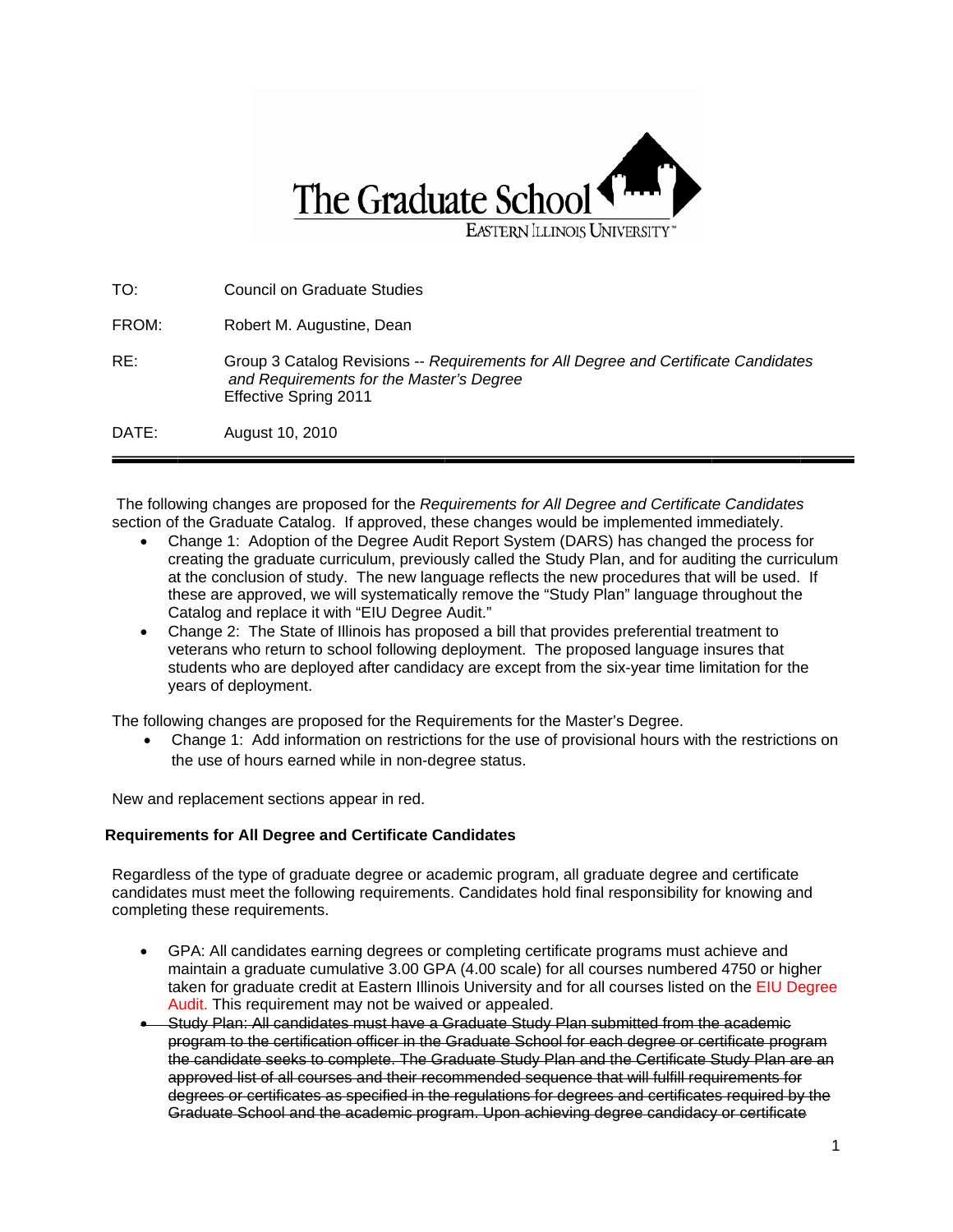admission, candidates are required to consult with program advisors to develop a Graduate Study Plan or Certificate Study Plan. The coordinator of graduate study submits the Graduate Study Plan or Certificate Study Plan electronically to the certification officer in the Graduate School within 10 working days of the graduation application deadline during the final term of study. Deadlines to apply to graduate are published in the academic calendar. Coordinators must alert the certification officer of any changes to the study plan made after the deadline. Candidates are responsible for securing a copy of the study plan from the coordinator.

- EIU Degree Audit: All candidates must have an EIU Degree Audit for each degree or certificate program. The EIU Degree Audit serves as an unofficial summary of requirements for each degree or certificate program. Final authority for certifying that candidates have met all requirements for the degree or certificate rests with the certification officer in the Graduate School. There are two categories of requirements. The first category includes the standard set of degree or certificate requirements approved by the Council on Graduate Studies and published in the Graduate Catalog. The standard EIU Degree Audit is generated automatically in the Degree Audit Reporting System (DARS) at the time of degree or certificate candidacy. The second category of requirements includes modifications of the standard degree or certificate requirements (additions or substitutions). Modifications of the standard EIU Degree Audit are submitted electronically by the graduate coordinator to the certification officer in the Graduate School at the time the modifications are approved but no later than 10 working days prior to submission of an application for graduation. It is the candidate's responsibility to consult with the Graduate Coordinator to ensure that all degree or certificate requirements are met and to adhere to the policies outlined in the Graduate Catalog.
- Time Limitation: Degree and certificate candidates must fulfill all of the requirements for graduate degrees or certificates outlined on the study plan within six consecutive years. The six-year time limit ensures that the degree and/or certificate represent a well-sequenced, cohesive body of current knowledge that progresses over consecutive semesters of study. All requirements in the Degree Audit Report including transfer credit, field experience, independent study, research, thesis, and internships, must be completed within the six-year time limit. The earliest term in which a course listed in the Degree Audit Report marks the beginning of the six year time period. Exceptions may be requested through the Graduate School Waiver and Appeals Process when progress toward completion of the degree or certificate is interrupted by obligations or circumstances which are beyond the control of the student.
- Time Limitation Exemption for Military Service: Students who are offered degree candidacy and who are in Good Academic Standing but are deployed for military service after admission are exempt from the standard six-year time limitation. Students in deployed status retain their degree candidacy during their deployment. Candidates must alert the Graduate School via electronic communication of their deployed status and anticipated re-enrollment. Candidates are eligible for immediate re-enrollment at the conclusion of military service. Upon return to the University, candidates contact the Graduate School to update their enrollment. The years of military service are excluded from the six-year limitation.

#### **Requirements for the Master's Degree** ^ TOP

Masters' degrees include the Master of Arts, Master of Science, and Master of Business Administration degree. All masters' degrees must meet the requirements and restrictions outlined below and the requirements specified by the academic program in the "Academic Program Requirements" section of the catalog. Candidates hold final responsibility for knowing and completing these requirements.

#### Requirements

• **Total Semester Hours:** A minimum of 32 semester hours of study is required for all non-thesis options. A minimum of 30 semester hours of study is required for all thesis options or the recital option for candidates in the Master of Arts in music program. Candidates are advised to review the Academic Program Requirements section of the catalog for minimum hours required by academic programs. This requirement may not be waived or appealed.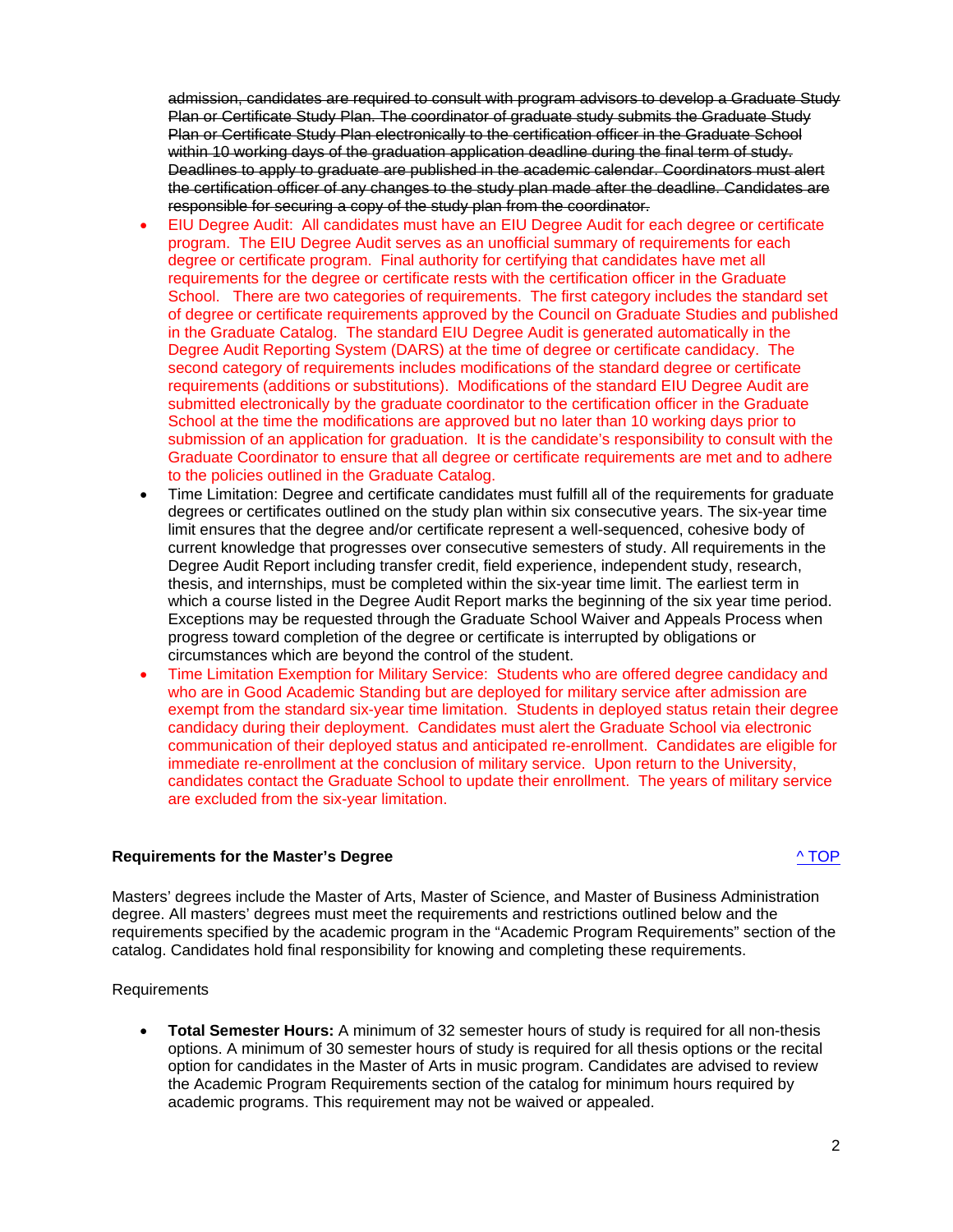- **Residency Semester Hours:** A minimum of 21 semester hours of the 32 hour non-thesis option is required in residence. A minimum of 19 semester hours of the 30 hour thesis option is required in residence. Residence is defined as credit for courses taught by Eastern Illinois University faculty at on-campus or off-campus sites. This requirement may not be waived or appealed.
- **5000 Level Semester Hours:** A minimum of 22 semester hours of the 32 hour non-thesis option must be in courses numbered 5000 or higher. A minimum of 20 semester hours of the 30 hour thesis option must be in courses numbered 5000 or higher.

## **Restrictions**

- **Research, Internship and Special Course Restrictions:** A minimum of 21 semesters hours of the 32 hour non-thesis option or the 30 hour thesis option must be completed in courses exclusive of independent study, research, thesis, internship, and special courses.
- **4750-4999 Hour Restrictions:** A maximum of 10 semester hours of courses numbered 4750 to 4999 may be applied to degree programs.
- **Research Hour Restrictions:** A maximum of six semester hours of independent study may be applied to a degree. A maximum of six semester hours of research may be applied to a degree. A maximum of six semester hours of thesis may be applied to a degree. A maximum of nine semester hours in a combination of independent study, research, or thesis may be applied to a degree.
- **Provisional and Non-degree Hour Restrictions:** A maximum of 12 semester hours earned as a provisional or non-degree student may be applied to a degree. There is no guarantee that any credit earned as a provisional or non-degree student may later apply to a degree.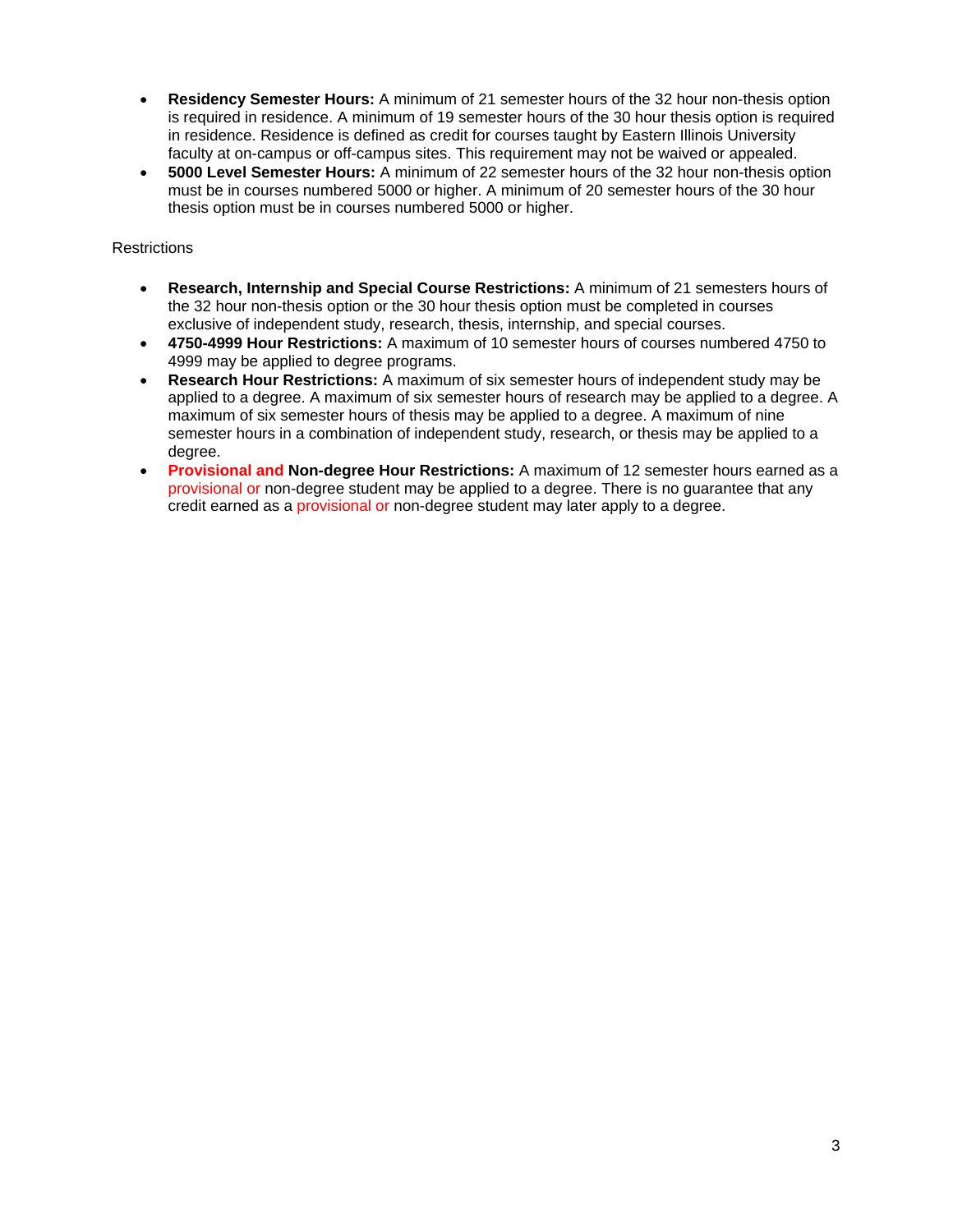

| TO:   | <b>Council on Graduate Studies</b>                                     |
|-------|------------------------------------------------------------------------|
| FROM: | Robert M. Augustine, Dean                                              |
| RE:   | Group 4 Catalog Revisions -- Graduation Section<br>Effective Fall 2010 |
| DATE: | August 10, 2010                                                        |

#### **Graduation**

#### **Comprehensive Knowledge and Examinations for Graduate Degree Candidates**

Degree candidates are expected to achieve comprehensive knowledge in the area in which the degree is to be offered. Many programs require formal documentation of this achievement through the Certificate of Comprehensive Knowledge and/or completion of comprehensive examinations. Candidates should consult with graduate coordinators regarding the requirements for the certificate if it is part of the graduate degree program. Programs establish procedures that are used to examine the candidate's comprehensive knowledge. Procedures may include written examinations, oral examinations, national or state examinations, or other assessments of knowledge. Upon the candidate's successful completion of the required procedures, the coordinator of graduate study will electronically document achievement of the Certificate of Comprehensive Knowledge. Electronic documentation must be completed by the last class day published in the Class Schedule during the final term of study. Some programs also record completion of comprehensive examinations on the graduate transcript. Programs may designate completion of the examination as "pass" or "pass with distinction." The *Deadline to Complete Academic Requirements* is identified in the Academic Calendar http://www.eiu.edu/~registra/acadcal.php.

#### **Application and Re-Application for Graduation and/or Certificate Completion**

www.eiu.edu/paws/: Students must use the PAWS system to apply for graduation. The fees of \$25.00 for graduate degrees and/or \$15.00 for certificates will be posted on the student's account. All degree and certificate candidates must apply and pay the required fee for graduation or certificate completion. Students must apply and pay the fee for each degree or certificate completed. Students may apply any time prior to the 10th day of the term in which they plan to graduate or complete a certificate. This deadline is published in the Class Schedule each semester. Candidates who fail to apply by the published deadline are not eligible for graduation or certificate completion until the next semester or term. Candidates are encouraged to run their own degree audit to monitor completion of requirements. The application for graduation or certificate completion automatically initiates a graduate degree or graduate certificate audit by the certification officer in the Graduate School. Candidates will be alerted to any deficiencies that must be completed in order to meet the requirements for the degree or certificate. If candidates fail to complete the requirements for the degree or certificate or fail to complete any identified deficiencies; candidates will be required to re-apply for graduation or certificate completion in a subsequent term. There is no additional fee for the re-application. The re-application is also accessed on the PAWS system. Students may apply any time prior to the *Deadline to Complete Academic Requirements* as identified in the Academic Calendar for the term in which they plan to complete the certificate.

#### **Commencement**